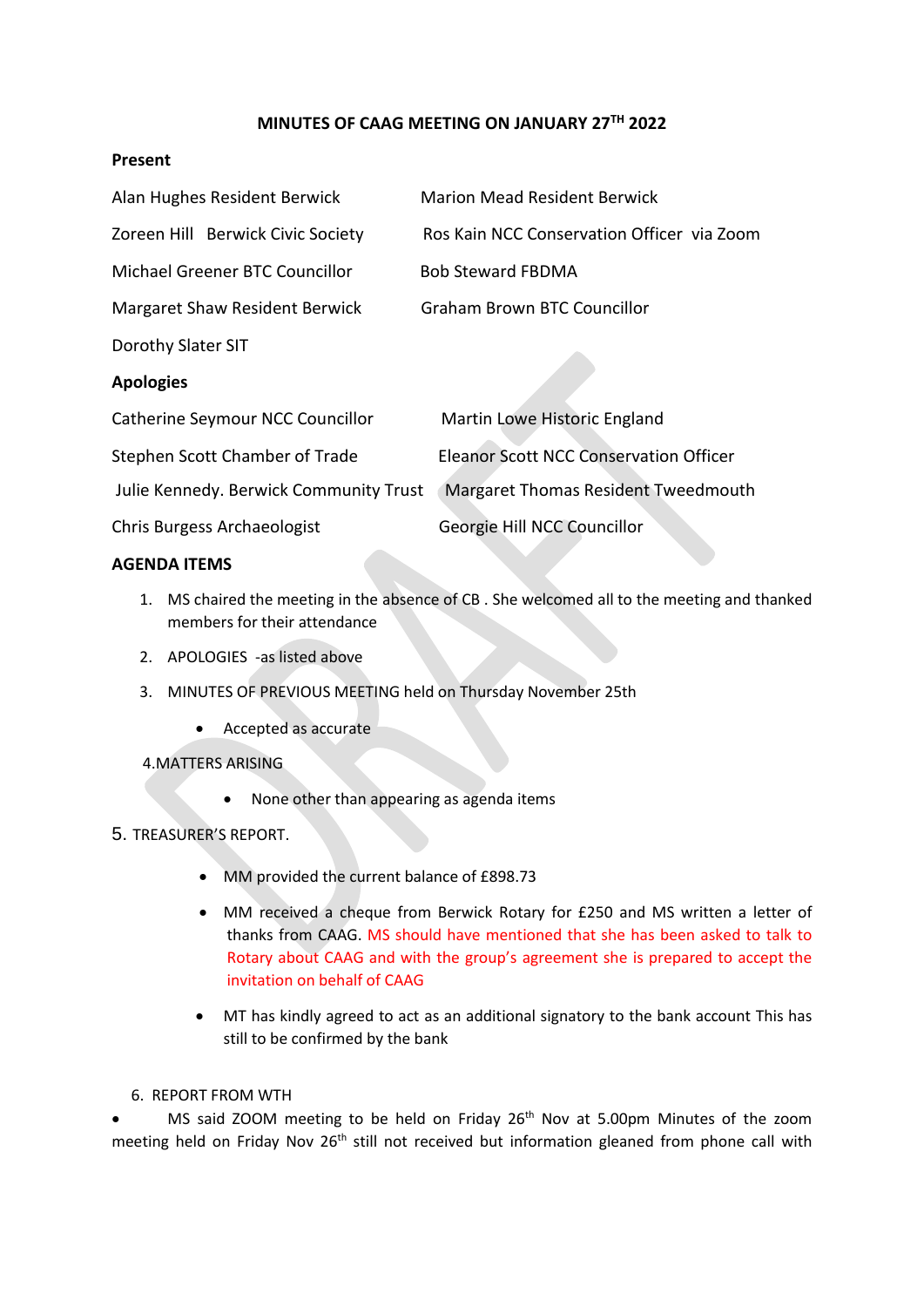Secretary (MS unable to attend zoom meeting) and contact by MS with Tweedmouth West School attached.

7. PROPOSED MEETING DATES FOR YEAR 2022 **The last Thursday in each month has been booked** with and agreed by the Trust for which we are indebted. January 27<sup>th</sup>. Feb 24<sup>th</sup>.March 31<sup>st</sup>. April 28<sup>th</sup>. May 26<sup>th</sup>'. June 30<sup>th</sup>. July 28<sup>th</sup>. Aug 25<sup>th</sup>, Sept 29<sup>th</sup>. Oct 27<sup>th</sup>, Nov 24<sup>th</sup>, Dec 29<sup>th</sup>. (December date in place for the time being.)

8. SUGGESTIONS FOR ACTIVITEIS IN WHICH CAAG SHOULD/COULD BE INVOLVED.

Ros Kain informed the group of an exciting project. A bid for a grant from Historic England directly relating to Conservation Area Management. If the bid is successful NCC has agreed to the 50% match funding which will be required.

The proposal is to carry out an external audit, both character and appearance, of the three conservation areas of Berwick Tweedmouth and Spittal. When completed this evidence based audit will encourage informed decisions to be made relating to new developments (Maltings Theatre) to improve public realm work and to inform policy making as examples. There will be the opportunity for CAAG members to be directly involved after adequate training. This training may be carried out by Jules Brown of HE.

MG asked whether Gareth Davies of BTC was aware of the proposal RK said she would write to him.

RK said initial signs were hopeful as Berwick has taken precedence over Hartlepool and Hexham

BS asked whether this would enable the conservation areas to be linked /extended. This seems unlikely but a boundary review would form part of the assessment

ZH mentioned the poor state of many benches in the town .MG said that an audit had been made of the location of benches.

CAAG members were enthusiastic and support the application.

RK said that the result would be known very shortly and she would inform Ms to pass on to group. MS did this and reproduces here the significant sentence

*"After careful review of your application I am pleased to let you know that it is likely to be successful and we will be in touch in the next few weeks to discuss the next steps."*

8. CURRENT PLANNING APPLICATIONS

NAMING OF SPITTAL ALLEYWAYS-not a planning application but relevant for discussion.

• MG brought to the meeting previously circulated comprehensive information about renaming the alley ways of Spittal

• CAAG members were supportive of the idea . Comments made included trying to ensure accuracy. MG said extensive consultation, especially amongst the older population had been undertaken. NCC has agreed to pay for the signage and CAAG members were pleased to note that the NCC officer directly involved had suggested CAAG should be consulted.